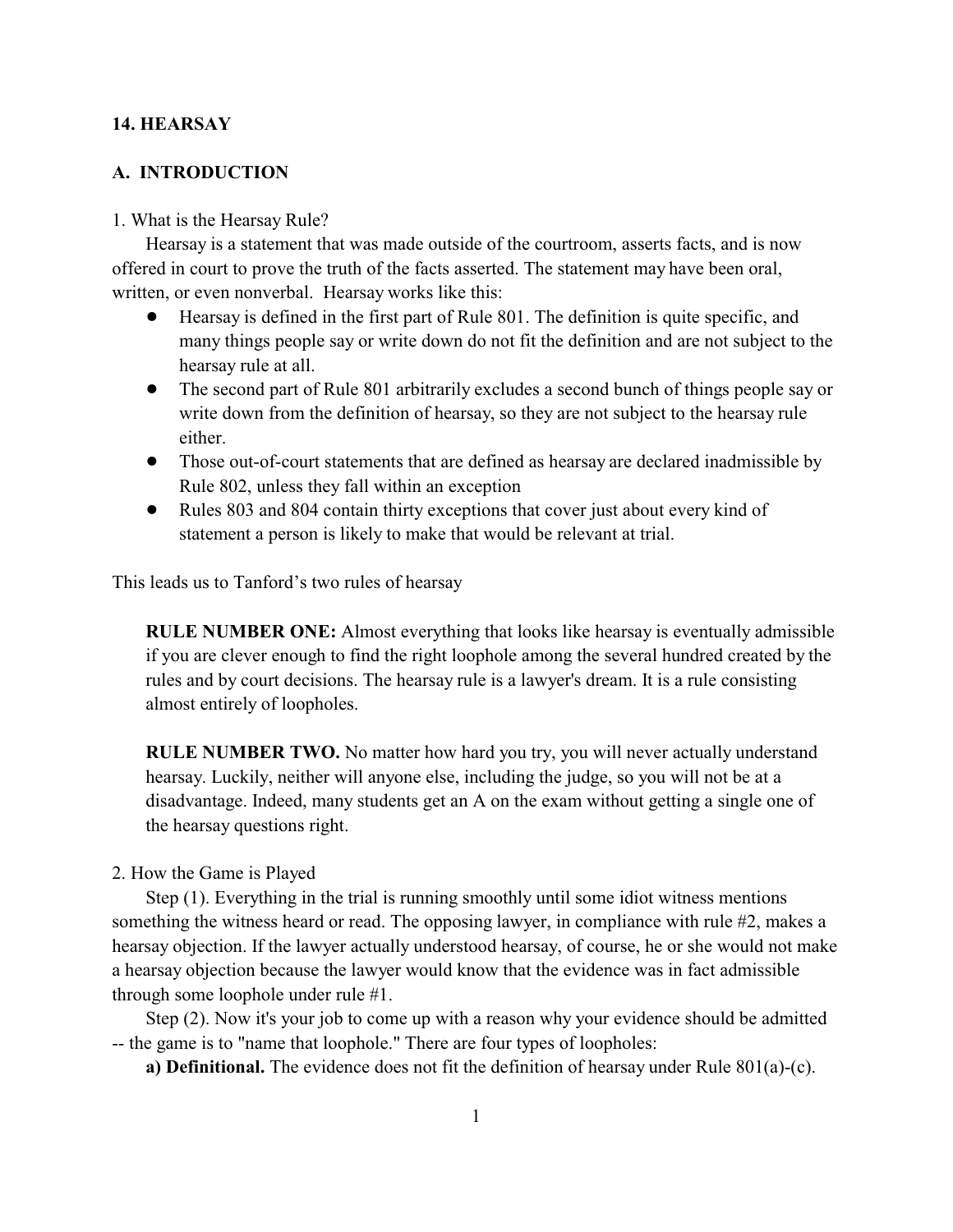**b) Exclusions.** The evidence is simply excluded from the definition of hearsay by Rule 801(d) for no particular rational reason.

**c) Exceptions.** The evidence falls into one of the specific exceptions listed in Rules 803-804 Step (3). The objecting attorney responds that the proponent has picked the wrong loophole. The two sides argue about the loophole, not the hearsay rule itself.

Step (4). The judge gets tired of the whole thing, invokes rule #2, and rules randomly, sometimes admitting the evidence and sometimes excluding it. Good judges generally admit the hearsay because of rule #1.

### 3. Hearsay Within Hearsay

And just in case you thought this was going to be easy, we have the hearsay within hearsay rule. If one hearsay statement includes additional hearsay (e.g., witness heard it from John who heard it from Aretha who heard it through the grapevine and wrote the whole thing down), the proponent must find a loophole for each declarant. A written document is almost always hearsay within hearsay because the document itself is a statement, and it contains factual statements from actual human beings.

4. Distinguishing Hearsay from Lack of Personal Knowledge.

A hearsay objection is made when a witness relates the actual content of an out-of-court communication. When a witness's testimony is "based on hearsay," e.g., based on having read a document or heard others recite facts, the proper objection is that the witness lacks personal knowledge.

#### 5. A Witness's Own Prior Statements are Usually Hearsay

A witness's own prior statements are treated the same as anyone else's statements. A witness on the stand may not testify to what she previously told the police any more than the police could testify to what she previously told them. The best context in which to understand this strange concept is with written documents. For example, if an eyewitness testifies at trial, her diary, her signed statement to the police, and her deposition are not automatically admissible. Each is a unique out-of-court utterance that is subject to a hearsay objection.

# B. RESPONSES TO HEARSAY OBJECTIONS

# 1. First Line of Defense: What the Witness Said or Wrote Does Not Fit the Definition of Hearsay.

To be hearsay, testimony must describe the content of an utterance that asserts facts and is offered to prove that the facts are true.

A. No content. Evidence is hearsay only if it has substantive content. Testimony by a witness that she heard Bill shout or saw a document in his hand does not describe the content of the shout or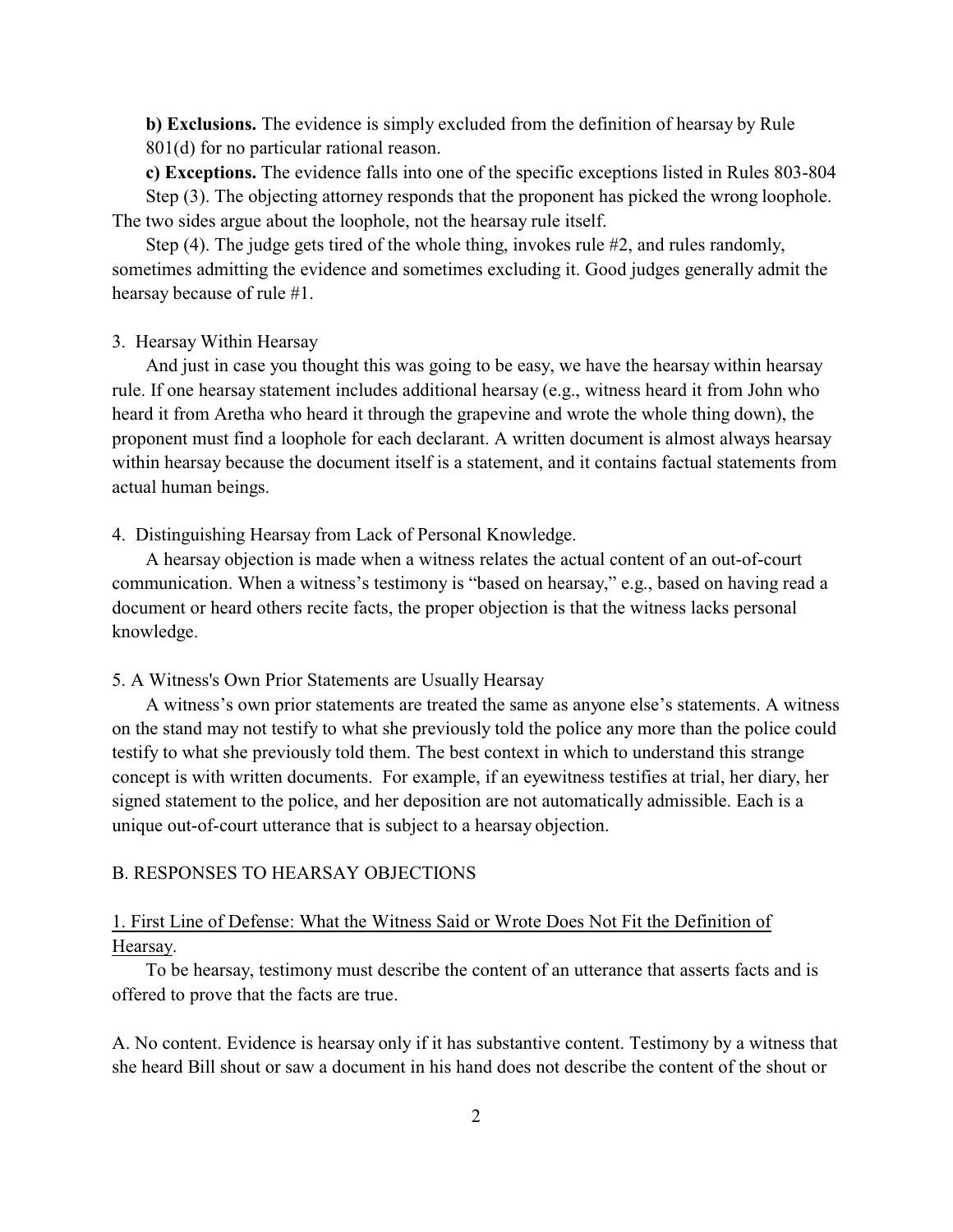document and is therefore not hearsay.

B. The utterance does not assert facts.

(1) *In general.* Utterances are only hearsay if they assert facts. An assertion of fact is a description by a person of something the person perceived or thought. If Clarence witnesses a shooting and tells Ruth about it (either in person or in an email), it is an assertion of fact. Simple enough. It gets a little less clear if Clarence also says that he was frightened for his own safety. This is not a fact he observed, it is a present emotion (fear) and a look into the future (something might happen to him). We stretch the concept of perception to include a declarant's own emotions -- Clarence knows what emotion he is feeling -- but not his look into the future.

You can respond to a hearsay objection by arguing that the content of the utterance is not an assertion fact, but is something else, such as:

a) A prediction of the future.

b) A question

c) A command or request

d) A label, sign or price tag

However, the form of the utterance is not controlling. Questions and commands often contain implicit factual assertions. For example:

!The question "You think we ain't got guns, too?" asserts that the declarant has guns and is hearsay.

!The command "Find the gun and get rid of it" asserts the existence of a gun and the declarant's knowledge of it.

(2) *Silence as an assertion.* There can even be an assertion when no words are spoken at all. Three examples:

(1) After the police ask where the suspect went, a witness points down an alley. (2) After a shoplifting suspect claims he paid for a watch, the cash register inventory for the day contains no record of a watch purchase.

(3) If a statement accuses a person of wrongdoing in a context in which it would ordinarily be denied by an innocent person, anything other than a clear denial constitutes a tacit acknowledgment of the truth of the accusation. The accusation and its tacit admission are treated as a statement by the person accused. There must be some evidence that the person heard and understood the accusation and had a realistic opportunity to deny it.

(3) *Only humans can make assertions*. Warning barks from dogs and receipts from ATMs are not assertions by humans, and therefore not hearsay. In the case of "statements" by machines, this can get complicated because people use machines to help them create all kinds of factual documents. The line can be hard to see. For example, a boarding pass generated by an airline's online reservation system is not an assertion, but a boarding pass obtained at the airport generated by the gate agent is an assertion because a human being made it. Are we having fun yet?

(4) *Words Offered for Their Legal Significance.* Words that have independent legal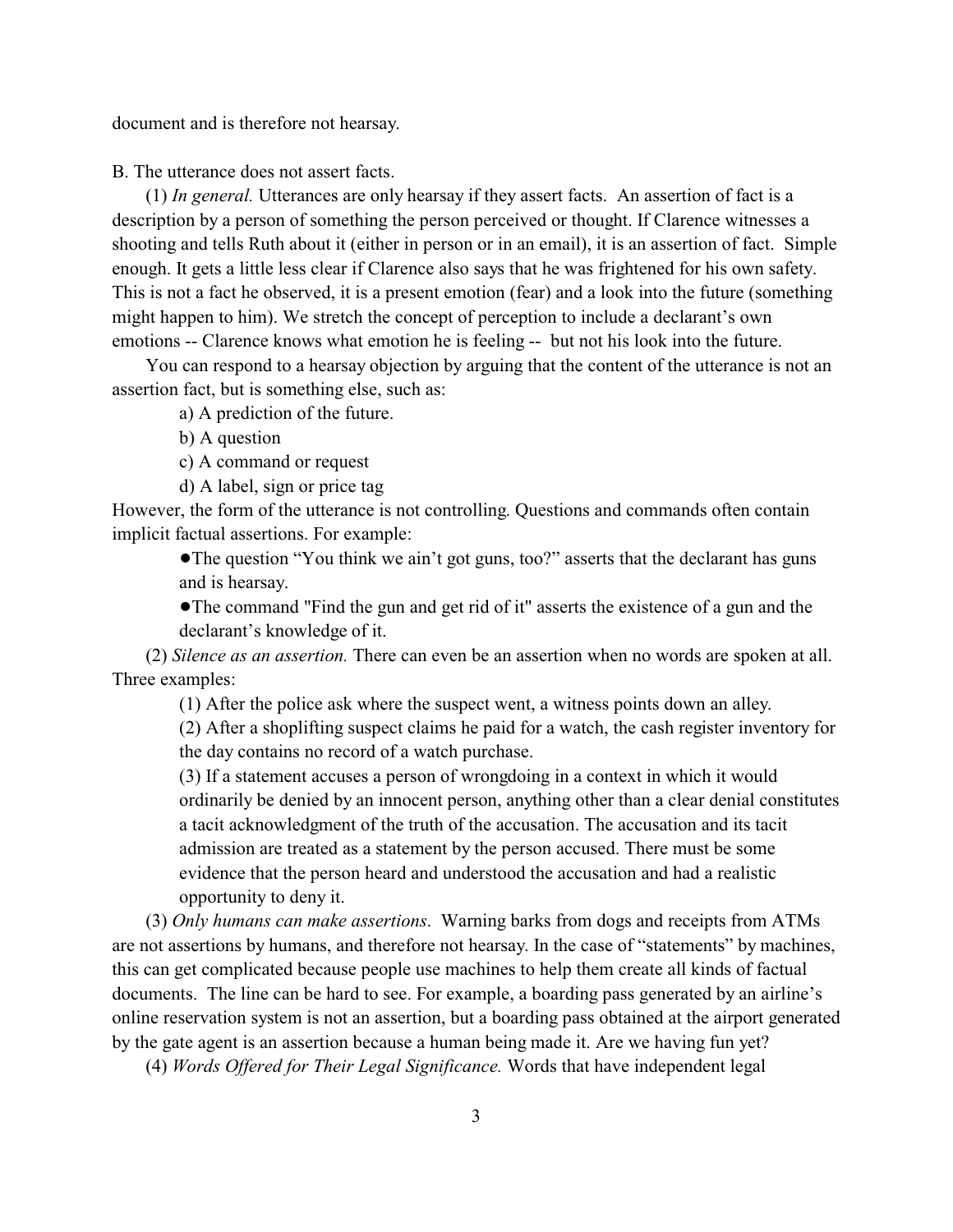significance, sometimes called "verbal acts," are not considered hearsay. They assert legal duties and liabilities, not facts. For example:

- a) The words constituting slander or libel.
- b) The words in a contract.
- c) Words by which a conspiracy was furthered.
- d) Statements that help establish probable cause to make an arrest.
- e) A felony judgment entered in a criminal case.

C. The Statement is Not Being Offered to Prove the Truth of the Facts Asserted.

(1) In general. Even if an utterance contains a factual assertion, it is only hearsay if the evidence is offered to prove the truth of that factual assertion. You can therefore respond to a hearsay objection by arguing that the statement helps prove a material fact other than the fact asserted in the statement. The difficulty is articulating exactly what alternative relevant issue a statement helps prove. You can't just mutter "Not for its truth." Common examples:

a) *Impeachment.* A prior inconsistent statement is not hearsay if offered to impeach a witness by showing he can't keep his story straight. For all we know, both statements are false. A statement giving a reason the witness is hostile toward a party is not hearsay if we don't care if it's true but only that it shows the declarant's bias. We're pretty sure someone doesn't like Obama is they claim he is Kenyan Muslim, regardless of whether the facts are true or false.

b) *Rehabilitation*. If a prior inconsistent statement was used to impeach a witness, other pertinent parts of it may be used on redirect for the purpose of rehabilitation. The original testimony was offered for its truth, the cross-examination made credibility an issue, and the consistent statements are offered to show credibility.

c) *State of mind.* If a person's state of mind is relevant, statements by other people that may have affected it are admissible. For example, if a defendant pleads self defense, a threatening statement by the victim is relevant to show his reasonable belief in the need to use force, even if the threat was false.

d) *Insanity*. When insanity or mental competence is an issue, statements that demonstrate rational or irrational thought are relevant to the question of mental state. If a person constantly repeats the statement, "I am the keymaster" while wearing a colander oj his head, it tells us more about his sanity that whether he is in fact a keymaster.

e) *Identification*. A document whose content is relevant circumstantial evidence of identity is not hearsay. For example, a note to the defendant from his wife saying "The school called and Jamie's in trouble again," found inside a briefcase containing drugs is relevant to prove the defendant possessed the case.

f) *Notice and knowledge*. A statement describing a problem may be admissible to show a defendant had notice of unsafe conditions. For example, a work order dated a year before an accident describing broken pavement may be admissible not to prove the